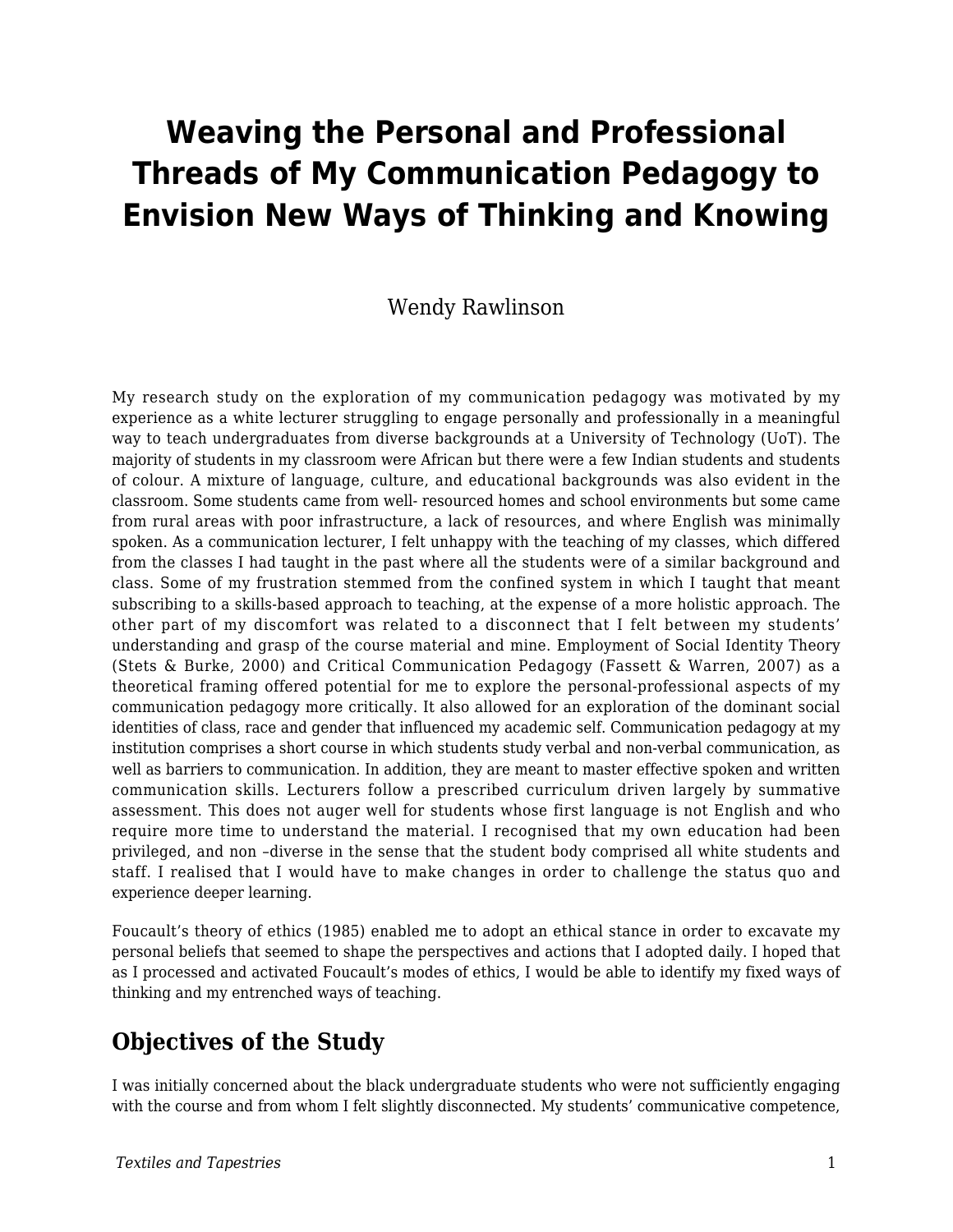I believed, reflected my ineffective communication pedagogy. I was sure that looking at myself as the primary source for exploring improvement of my practices (La Boskey, 2004) might garner fresh insights into how teaching and learning could more effectively happen. In searching for clues as to my beliefs and values, I looked to Cohen (2008) who claims that teacher identities play a significant role in establishing the beliefs and values that are adopted in educational practices. These, he claims, dictate how teachers interact with others, as well as play a role in steering their actions in and beyond the classroom.

The research question driving the focus and purpose of the self-study was: *How does my communication lecturer identity inform what I do in a diverse undergraduate classroom at a UoT?*

# **Method(s)**

I employed personal history self-study (Samaras, et al., 2004) to story and interrogate my personal contextualised lived experiences as a white woman lecturer. As a specific genre of self-study, Samaras and Freese (2006, p. 2) define it as the "formative, contextualized experiences of our lives that influence how we think about and practice our teaching, and provides a powerful mechanism for teachers wanting to discern how their lived lives impact their ability to teach or learn." Significant nodal moments (Tidwell & Fitzgerald, 2004) of my teaching and learning over a period of time from my early life and schooling in the 1960s to my professional experiences were highlighted. Adopting this emic perspective aligns with Pinnegar's (1998, p. 33) view of self-study as "a methodology for studying professional practice settings." My choice to video my students in the classroom provided evidence of my practices (Whitehead, 2004), and served as a data source. Collecting critique from critical friends demonstrates how I attempted to follow the procedures of self-study that includes a call to action (Pithouse, et al., 2009).

In order to avoid the pitfalls of navel-gazing as a white lecturer, I engaged in collaborative processes with diverse critical friends. They helped to ensure triangulation of the understandings that were presented and interpretations offered (Vanassche & Kelchtermans, 2015). The group of critical friends to which I belonged, comprised fellow colleagues at my institution, and another vibrant selfreflexive group who met once a month. Collaboration with my critical friends offered potential space for risk-taking and the critical self-disclosure of my teaching beliefs for more in-depth insights into self, my practices, and relationship with fellow colleagues (Pinnegar & Hamilton, 2009).

#### *Multiple Data Generation Methods and Data Sources*

In addition to the video recording, a short excerpt from my journal, and critical friends' feedback was employed. Drawing on multiple sources allowed for multiple perspectives and truths (Samaras et al., 2004; Leitch, 2006), and provided a more nuanced understanding of who I was as an educator. "Researchers use a wide range of art forms to represent and reinterpret, construct and deconstruct meaning…" (Samaras, 2011, p. 100), which includes video. Whilst positioning "I" at the centre, the methods allowed for excavation of my hidden assumptions and values that might not have been as perceptible had I chosen a different type of methodology. The diverse methods helped to break down boundaries in my belief system and dig up embedded perceptions that I held as a white communication lecturer. The choice to video record my lessons helped generate data to answer the research question: *How does my communication lecturer identity inform what I do in a diverse undergraduate classroom at a UoT?* It also helped provide evidence of my teaching and the learning of communication. Unlike the written mode, I believed it would better reflect the discipline of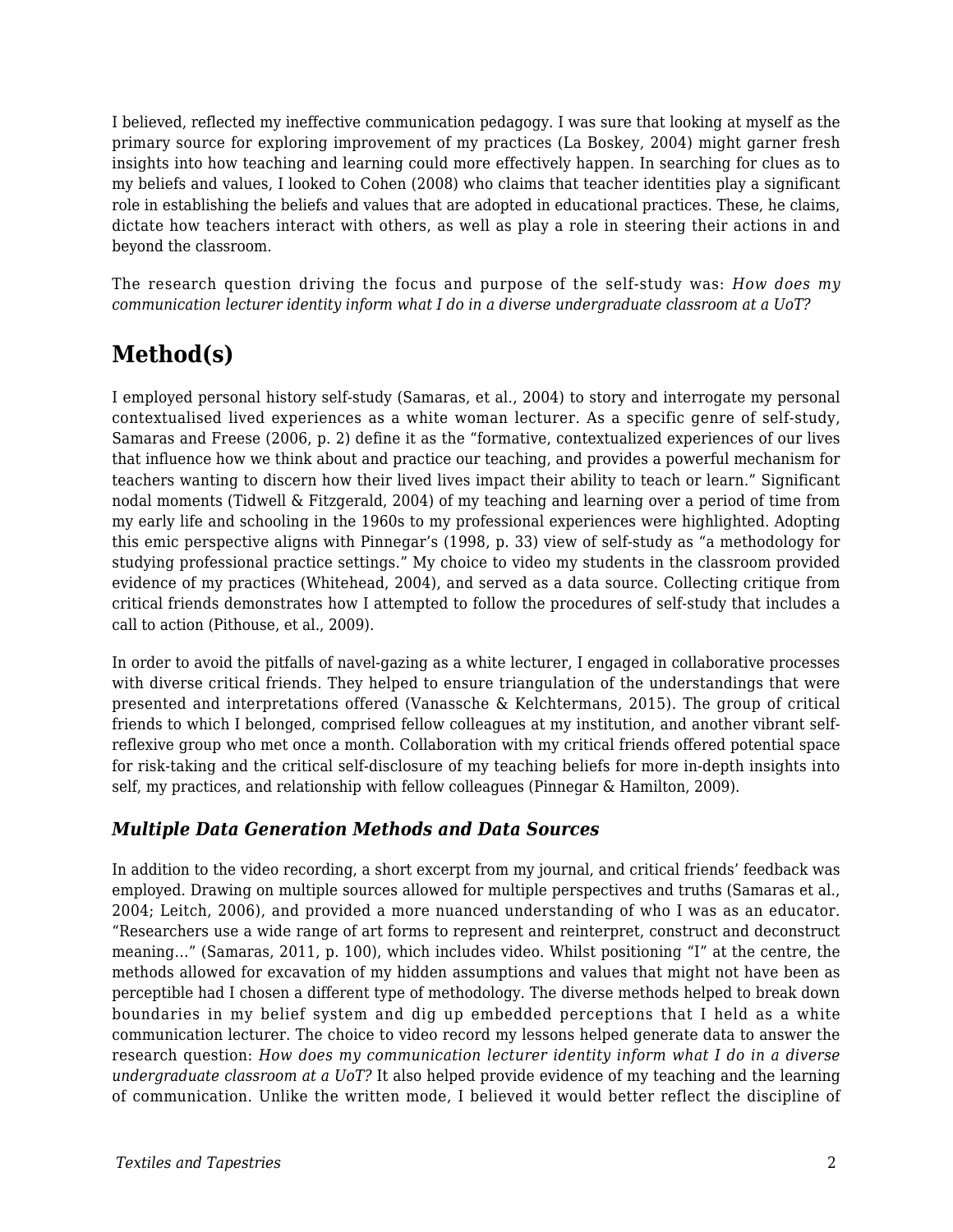communication. Although the video-recordings happened over a six-week period in 2012, I draw on only one situation in this chapter.

# **Data Analysis**

Because my personal and professional identities and practices are complex I chose to employ Foucault's framework of ethics (1985) as a tool to assist in the unlearning and re-learning of self and my communication pedagogy. I recognised the need for an analytical lens where self would be positioned at the centre. I was drawn to the work of Foucault who not only views the individual as the primary source of transformation (Allan, 2013) but critiques current systems and offers a language of growth, transformation, and hope (Batters, 2011).

The following excerpt from my research journal, the transcript from my video-recorded lesson, and critical friends' feedback were analysed thematically to make sense of the interconnections between the personal and professional identities in shaping ways of knowing, being and doing. Coding these field texts helped to highlight patterns, threads, tensions, and themes (Clandinin & Connelly, 2000).

#### *A Need to Open up the Self*

Foregrounding myself as principal object of care (Foucault, 1983), I needed to inquire of self first and then self in relation to others. I recognised the need to pry open spaces to see myself in multiplicity, thereby addressing and confronting my biases. In exploring who I was, my classroom pedagogy and how I had regarded my students as deficit (Flores & Rosa, 2015), in relation to pre-determined measurements, prompted an opening up. This was firstly to self from the inside, which required growth as a professional, and then from the outside which meant opening up to critical friends.

#### *Effecting Changes in My Classroom Practice*

In order to allow for more participatory lessons, decentralising myself from my position in the classroom was a priority. I knew that relinquishing of control and vulnerability would be challenging. I began to critically question the automated, technicist way of teaching that I felt under pressure to employ, and the restrictive and formulaic curriculum that I taught. I created a platform where students could examine their own experiences of prejudice and stereotyping instead of reading examples of prejudice from a textbook. I thought an interactive approach would engage students, knowing that some students see participatory methods as an abdication of the teacher's role.

Based on my own experience at a Historically Black University in 1993, I considered how this situation had influenced my teaching. I had been confronted with an unfamiliar identity, that of my own racial identity. This might sound strange, but having grown up in an apartheid country where enforced segregation was the law, my knowledge of other races and cultures was severely limited and my understanding of their experiences diminished. During a lesson where a student presented an oral on Bantu Education, I became cognisant of my whiteness and the privileges afforded to me because of my race and language. With this experience in my mind, I purposed to allow students an opportunity to express their experience of how prejudice, as a barrier to effective communication, had impacted their life.

The following illustration documents an attempt to alter how I taught the concept of barriers to communication, in the form of prejudice, in my classroom, and the ensuing feedback from critical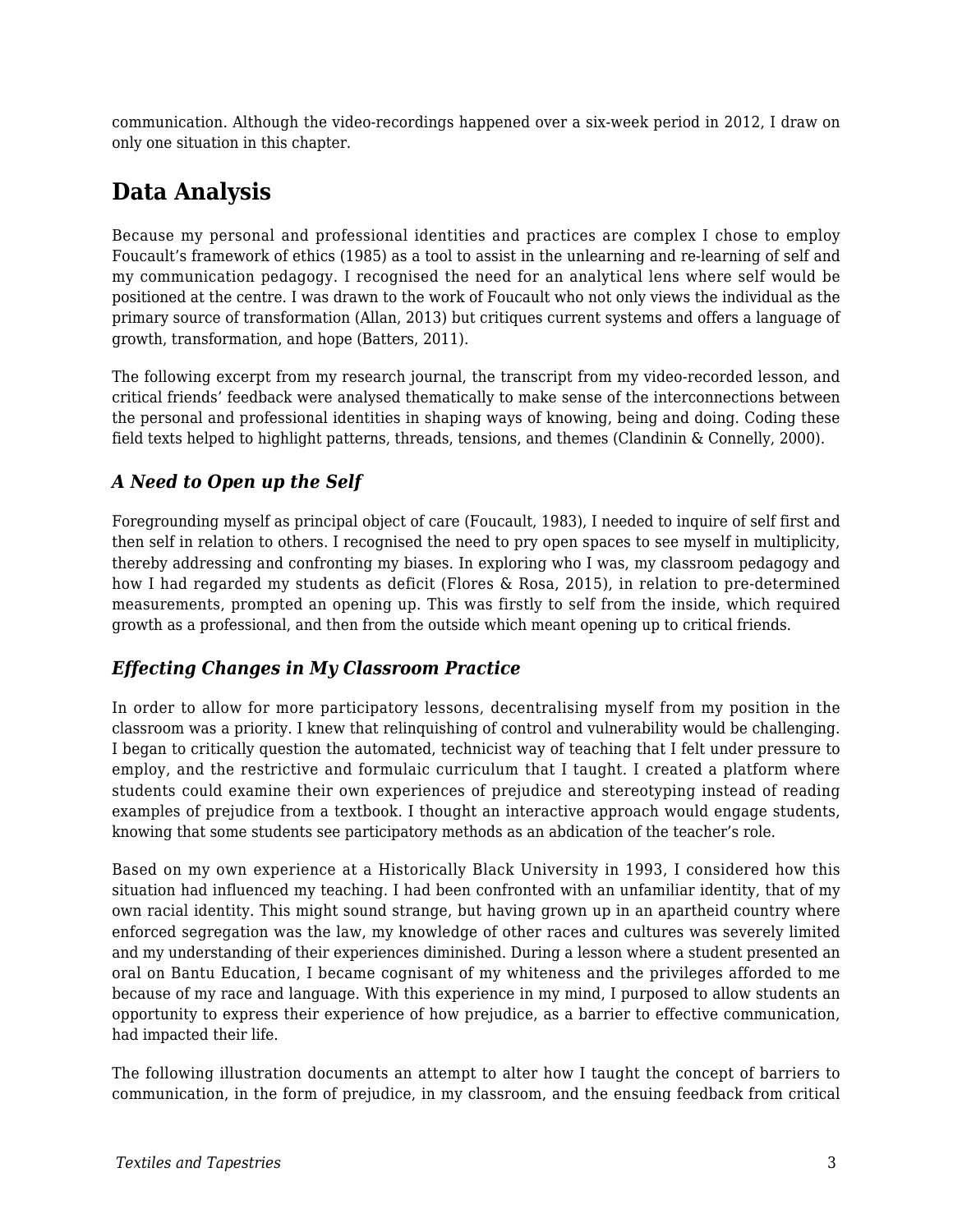friends. Students were given the following task: *Speak about a prejudice you hold against someone and explain why you hold this prejudice, or outline a situation in which you have been a victim of prejudice or stereotyping.* I positioned myself in front of the room since I believed students might feel vulnerable to share. To put students at ease I described a brief example of how my children had been prejudiced against because of my divorced status. Students in the audience were allowed to ask questions for clarification, but I cautioned that careful listening and reserving judgment in the classroom were essential (hooks, 2010).

#### *Stepping off the Stage: Allowing Other Voices*

I encouraged students to voice their experiences and views, knowing that this activity could include viewpoints that might silence the voice of 'others.' For the purposes of this chapter, only a very short excerpt from a video recorded lesson is shown below. It highlights a section of the conversation that emerged. Short transcript excerpt from the lesson on barriers to communication:

Student 1: I come from Umlazi Township and I am tired of people being prejudiced against me because of where I come from. People think I'm a gangster or a criminal and that's not true!

Lecturer: Oh no, I'm sorry. That's terrible.

Student 2: Yes, …I am prejudiced against the former white Prime Minister. He made sure that black people were put at the bottom of the list (wiping her eyes). Sorry…this is very emotional. Other people look at us because they think we are, are dirty! We can never walk in the street without people thinking we are bad. They treat us unfairly. We just don't have things other people have. Our parents were teachers but, but… they were just stuck there!

Because there were no other jobs that Blacks were allowed to do. They couldn't move on. They even had to have second names because the people couldn't pronounce their names properly. Apartheid did a lot of bad things…

Lecturer: You're right! It was a terrible system of forced separation where many Black people couldn't get jobs based on their race. Whites were seen as superior and the policy was inhumane and evil. It lasted a long time so many people were scarred for life through this racist system.

In my journal I recorded the following:

Whew! I feel shaken now that the lesson is finished and relief that it's over. It was sobering and very painful to hear the information being shared and to see the visible show of emotions. It is so difficult to know what is going to emerge when lessons aren't scripted, and know how to manage spontaneous emotions, including my own. I had to gather my thoughts and try to manage the tensions I felt between feeling guilty, and having to look at the situation from the student's perspective.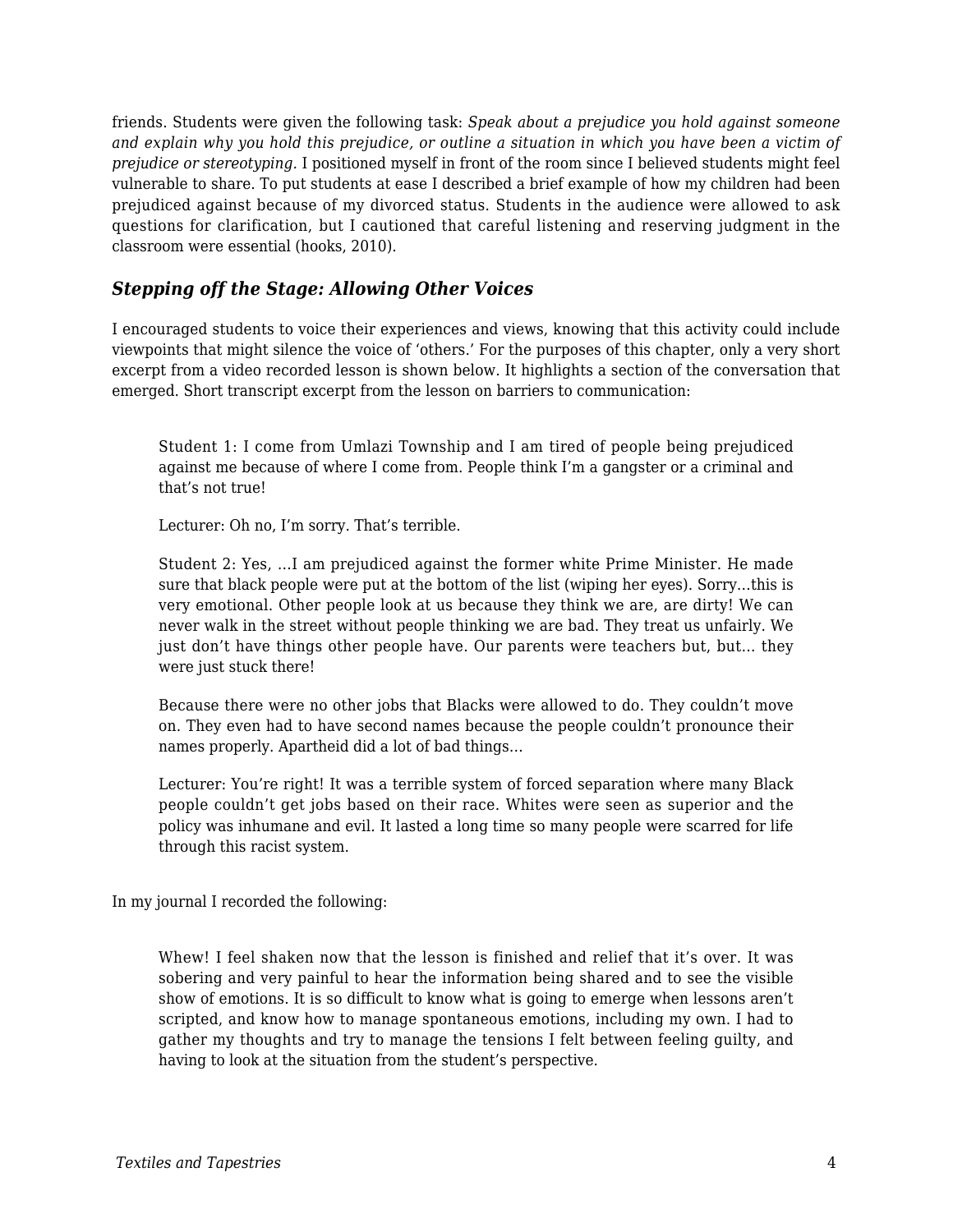#### *Helping to Open up to Self*

The above data was analysed according to Foucault's mode; *forms of elaboration of ethical work* (Foucault, 1985*)*. Ethical work is the work he claims "that one performs on oneself, not only in order to bring one's conduct into compliance with a given rule, but to attempt to transform oneself into the ethical subject of one's behaviour" (Foucault, 1985, p. 27). At this point, I attempt to read my responses and what is happening in my practice through the lens of diversity and difference. Foucault's *forms of elaboration of ethical work*) offers me an opportunity to open up my professional learning, and begin to think in alternative ways of being a communication lecturer. I also have a chance to respond to the dangers of becoming entrenched in rigid practices that end in confinement and enclosure.

#### *Opening up to Critical Friends*

In order to aid reflection, and deepen analysis of my data, I chose to obtain feedback on the video recorded lesson (Samaras & Freese, 2009). Without providing details, I explained it was a lesson on barriers to communication focusing on prejudice and stereotyping. I asked for comments on the learning and teaching (or not) that they saw happening. A few of the comments comprise the following:

Critical friend 1*: I don't like the format of the classroom with you in front. This isn't conducive to dialogue. Why didn't you let students work in small groups and just hover to hear what they were discussing?*

Critical friend 2: *Wow! This lesson is so interesting! You could have chosen any lesson but you chose to speak about prejudice, so you're obviously passionate about prejudice.*

Critical friend 3*: It's evident that students are talking about their prejudices and feelings. I think you have created a space in the classroom where students felt safe to speak freely about their experiences. There's an element of trust.*

Critical friend 2: How did it make you feel when students were talking about being prejudiced against whites?

Lecturer: Well honestly, I felt uncomfortable and bad! But I didn't try to defend myself, so I think I am growing a little in this area.

Lecturer 4: It's not easy to teach in this way because it's unpredictable and hard emotionally. That's why so many lecturers don't try to introduce interactive methods.

The critique of critical friends caused me to reflect more deeply on the lesson. The vulnerability I experienced in revealing my experimental teaching practices to colleagues was outweighed by my trust in them. I knew their honest comments and questions would help me to grow. Through their feedback and discussion, I become a novice learner of my own privilege and prejudice. A few of the main themes to evolve after scrutiny of the data is that of the need to be in control, embracing emotion, and giving up uncertainty.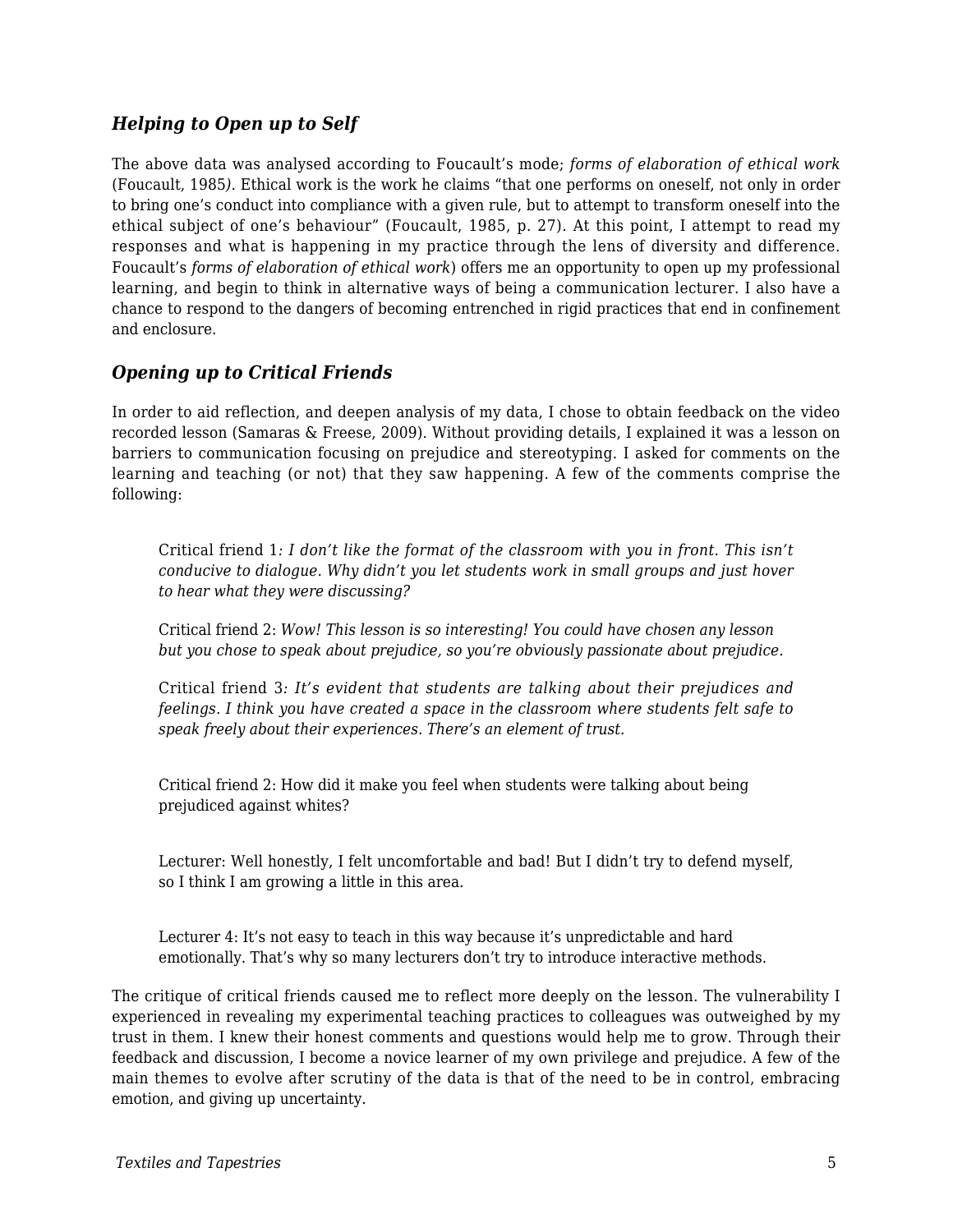#### *The Need to Be in Control*

In considering the question; "*Why didn't you let students work in groups and hover to hear what they were saying?* highlights my need to be in control and monitor the dialogue. I believed that in a lesson, such as this, students would benefit from listening to other students' views and learn new ways of expressing themselves that prior educational experiences had not permitted. Some students might have benefitted from a small group and been more honest without my presence, but students engaged in the conversation despite my being visible. In prior lessons, I would have chosen to direct the lesson and transmitted most of the coursed material, whereas now students were ably taking the lesson forward with their experiences taking centre stage. In examining whether students fluently expressed their prejudice, I had to come to the conclusion, as did my critical friends, that students were verbally competent because they were voicing personal life experiences and therefore showed passion and engagement. My previous view of students who I believed struggled to express themselves, proved to be unfounded in this interactive environment.

#### *Embracing Emotion*

My critical friend's comment*, I think you have created a space in the classroom where students felt safe to speak freely about their experiences,* caused me to consider how my previous classroom environments had been fairly sterile*.* I recognised that my view of good teaching, until fairly recently, had been one devoid of emotion (Reio, 2005), as manifested in my traditional practice. However, I am aware that it is one of the characteristics required in a responsive classroom. By trying to underplay students' emotions I am contradicting what I believe about the acceptability of strong emotions that accompany feelings of prejudice since I experienced that myself in 1993. Although I felt moved by my students' show of emotion, as she spoke about how apartheid had affected her and her family, I was able to adopt an empathetic attitude toward her. In not disregarding her emotions, and choosing not to defend my race, I demonstrate a willingness to include emotional responses as part of the classroom milieu and become a novice learner of prejudice. When there is an element of trust more authentic forms of communication will emerge and all participants learn and grow.

#### *Giving up Uncertainty*

The critical friend comment; *You could have chosen any lesson but you chose to speak about prejudice,* signaled to me that I was learning to take risks, and relinquish the scripted text with which I was familiar. In a sense, I knew that the topic of prejudice would elicit heartfelt expressions, but in examining my position as a privileged, white middle-class academic (Warren & Hytton, 2004), who by default has power and control in the classroom, I needed to open up a space for all voices to be heard. The comment; *How did it make you feel when students were talking about being prejudiced against whites?* caused feelings of guilt, but enabled me to gain a deeper understanding of my complicity in the apartheid system. Although I felt tension in the room, and a sense of my race being contested (Brown, 2004), I was able to acknowledge my role.

Feedback from my critical friends, on my lesson, raised awareness of why I had chosen this lesson. Being confronted with my 'racial identity' during my experience at the HBI had prompted me to make room for students to speak. By confronting my white race and privilege, I was able to obtain a level of freedom that Foucault suggests is possible in taking an ethical stance. Critical discussion helped me to understand what my biases were, and to draw from students' own knowledge to expand and enhance my understanding of privilege. I was able to examine my tendency to be defensive and to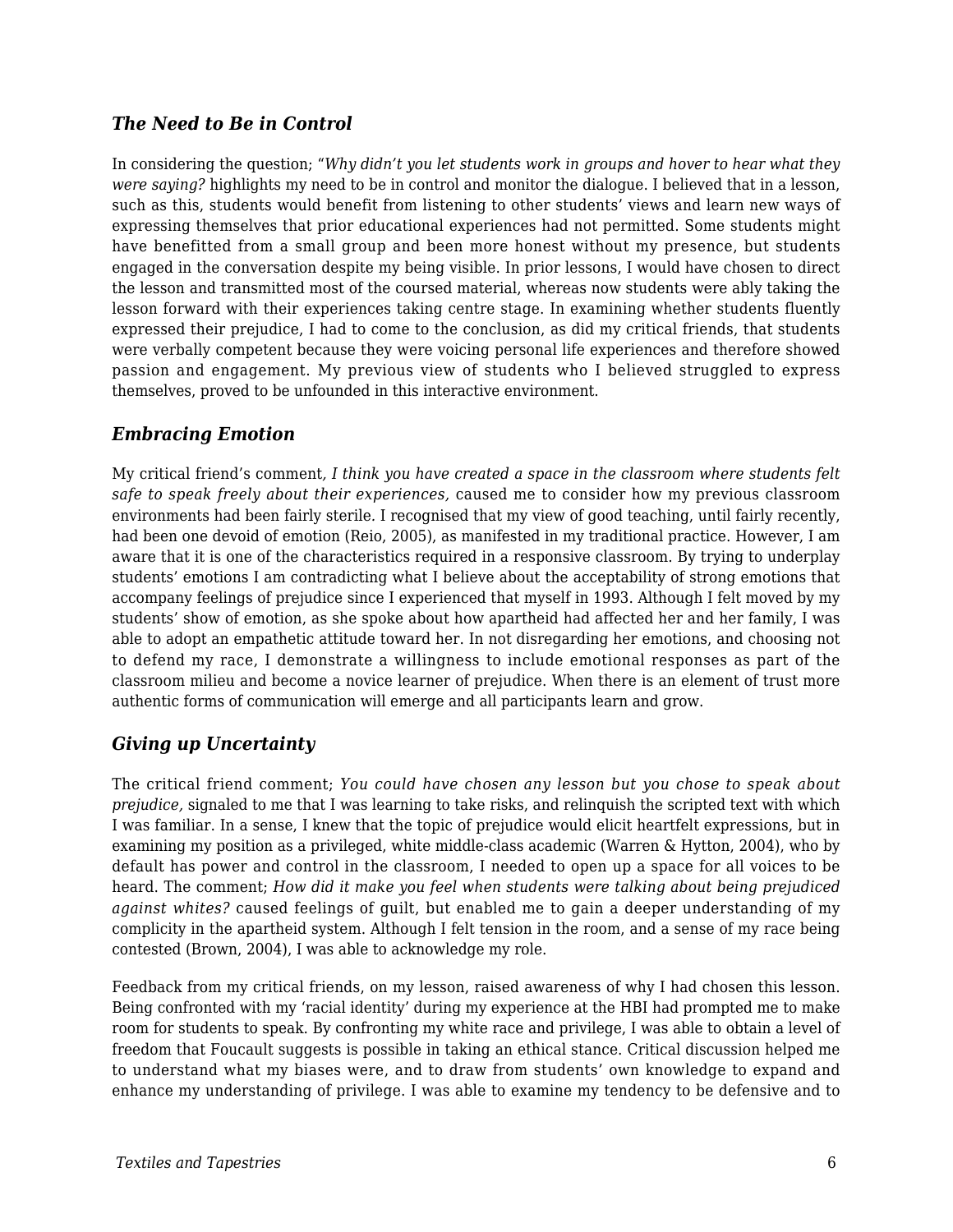question what I was protecting. Better understanding the nuances and complexities that existed in my pedagogy, instead of maintaining a linear reading of my students and practice, opened my eyes. I was able to acknowledge where power and voice shifted and reconfigured and I became a learner desiring a less hierarchical approach.

Through opening up with self and critical friends, I am forced to recognise how ingrained my beliefs and values are concerning students' knowledge resources and their learning, and the extent to which these perceptions unconsciously weave into my practices. Through this classroom interaction, my identity is constituted (Fassett & Warren, 2007) in ways that position me as 'learner', and knowledge resource recipient rather than sole transmitter. My curiosity, desire for spontaneity, and for shifting hierarchies in the classroom are opened up in this interaction as I learn to yield to uncertainty and let go of my preconceived ideas. I also relinquish control of my thinking about what constitutes knowledge, teaching and learning. Social identity theory helps me to recognise how my race and classed self intertwines with my academic identity (Jenkins, 2008), and can constrain instead of liberate.

I recognise how my personal life is interwoven with my practices and acknowledge, as suggested by Coia and Taylor (2009, p. 4), that "We cannot divorce our lives from our teaching." I realise how my whiteness, with its accompanying privileges and entitlement, prevented me from seeing how the injustice of apartheid, where control was the order of the day, was being perpetuated through my actions in the classroom. My passive, aloof stance negatively influenced my notions of knowledge, students' ability, and approaches to teaching and learning. It also blocked many of my other qualities such as curiosity, empathy, and flexibility when engaging with a diverse group of students.

In this attempt at transforming a lesson, I am able to identify a few aesthetic moments (Aguirre, 2004) where the distinct yarn of the personal and the professional interlace to form an aesthetic fabric. The classroom became a place where students had agency to affirm and challenge. In recognising how pedagogy comprises both technical and aesthetic aspects (Eisner, 2002), I understand the need for spontaneity and I am beginning to understand how the classroom can be a space where I can change dominant discourses, as well as perspectives and practices. It positions me to enact agency and move toward the telos that Foucault (1985) suggests one should strive toward.

### **Outcomes**

This research illustrates my learning and development from a technicist, linear way of 'telling-doing' to an evolving, way of understanding the value of one's personal craft knowledge (Connelly, et al., 1997). Critical communication pedagogy that encompasses uncertainty, spontaneity and empathy can enliven diverse undergraduate classes. It has potential to open up traditional practices and promote more organic ways of being, thinking, and acting as teachers and learners. The use of video helped me to represent, construct, and deconstruct my thinking about teaching (Weber & Mitchell, 2004). The self- study methodology, together with Foucault's framework of ethics, offered a space for the author to care enough for the self to identify, confront and 'dissipate accepted familiarities' (Falzon, 1998, p. 70). This was helpful in order to re-imagine my communication pedagogy and to create a space where threads of personal and professional identities could interlock.

I was able to reflect on and question my taken for granted ways of thinking as a white woman lecturer, and the values that I privileged in my everyday teaching practices. I demonstrate some growth in that my uneasiness in trying to navigate a path in a racially diverse teaching environment,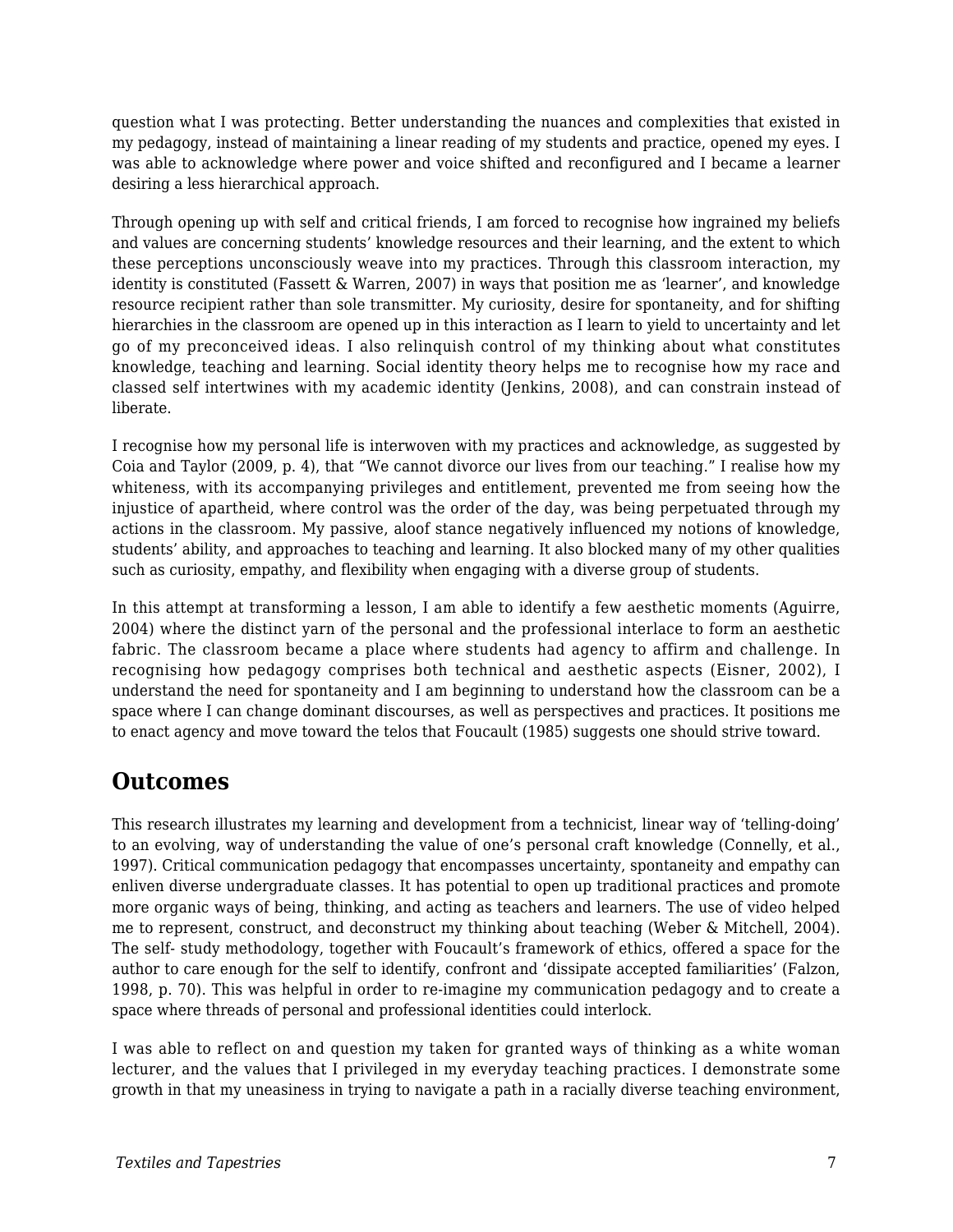were the very factors that caused shifts in my thinking and actions. I recognised how the risky process of unpacking my personal narrative could open pathways for unlearning my prejudices and different types of self-closure (Pillay, et al., 2018). Confronting my white privilege revealed my complicity in how I pathologised my students, as well as my constricted views of knowledge and learning. It is what Nuttall (2009, p. 14) suggests is about "confronting one's secret life, including the untruths - latent, blatant, imminent, potent - that inhabit the white self."

Collaborative reflective experiences not only allowed for trustworthiness but for more creative approaches to be interrogated and critiqued (Pithouse-Morgan & Pillay, 2013). It became clear how the warp and the weft of individual strands of personal and professional experience can be woven together to form new understandings of practice. One contribution to educational research is the way in which a reflexive process enabled a higher education educator to recognize the social constructedness of her communication lecturer identity and to reconfigure this in order to transform ways of thinking and knowing. Furthermore, allowing the personal to interweave with the professional provided opportunity for an opening up to alternate ways of thinking and enacting communication pedagogy.

### **References**

Aguirre, I. (2004). Beyond the understanding of visual culture: A pragmatist approach to aesthetic education. *International Journal of Art and Design Education, 23*(3), 256- 269.

Allan, J. (2013). Foucault and his acolytes: Discourse, power and ethics. In M. Murphy (Ed.), *Social theory and education research: understanding Foucault, Habermas, Bourdieu and Derrida* (pp. 21-34). Routledge.

Batters, S. M. (2011). *Care of the self and the will to freedom: Michel Foucault, critique and ethics.* (Senior Honors Project), University of Rhode Island. Retrieved from [https://edtechbooks.org/-GAwI](http://digitalcommons.uri.edu/cgi/viewcontent.cgi?article=241&context=srhonorsprog)

Brown, E. (2004). The significance of race and social class for self-study and the professional knowledge base of teacher education *International handbook of self-study of teaching and teacher education practices* (pp. 517-574). Springer.

Cohen, J. L. (2008). 'That's not treating you as a professional': Teachers constructing complex professional identities through talk. *Teachers and Teaching: Theory and Practice, 14*(2), 79-93.

Coia, L., & Taylor, M. (2009). Co/autoethnography: Exploring our teaching selves collaboratively. In D. Tidwell, M. Heston & L. Fitzgerald (Eds.), *Research methods for the self-study of practice* (pp. 3-16). Springer.

Clandinin, D. J., & Connelly, F. M. (2000). *Narrative inquiry: Experience and story in qualitative research*. Jossey Bass.

Connelly, F. M., Clandinin, D. J., & He, M. F. (1997). Teachers' personal practical knowledge on the professional knowledge landscape. *Teaching and Teacher Education, 13*(7), 665-674.

Eisner, E. W. (2002). What can education learn from the arts about the practice of education? Journal of Curriculum and Supervision, 18(1), 4-16.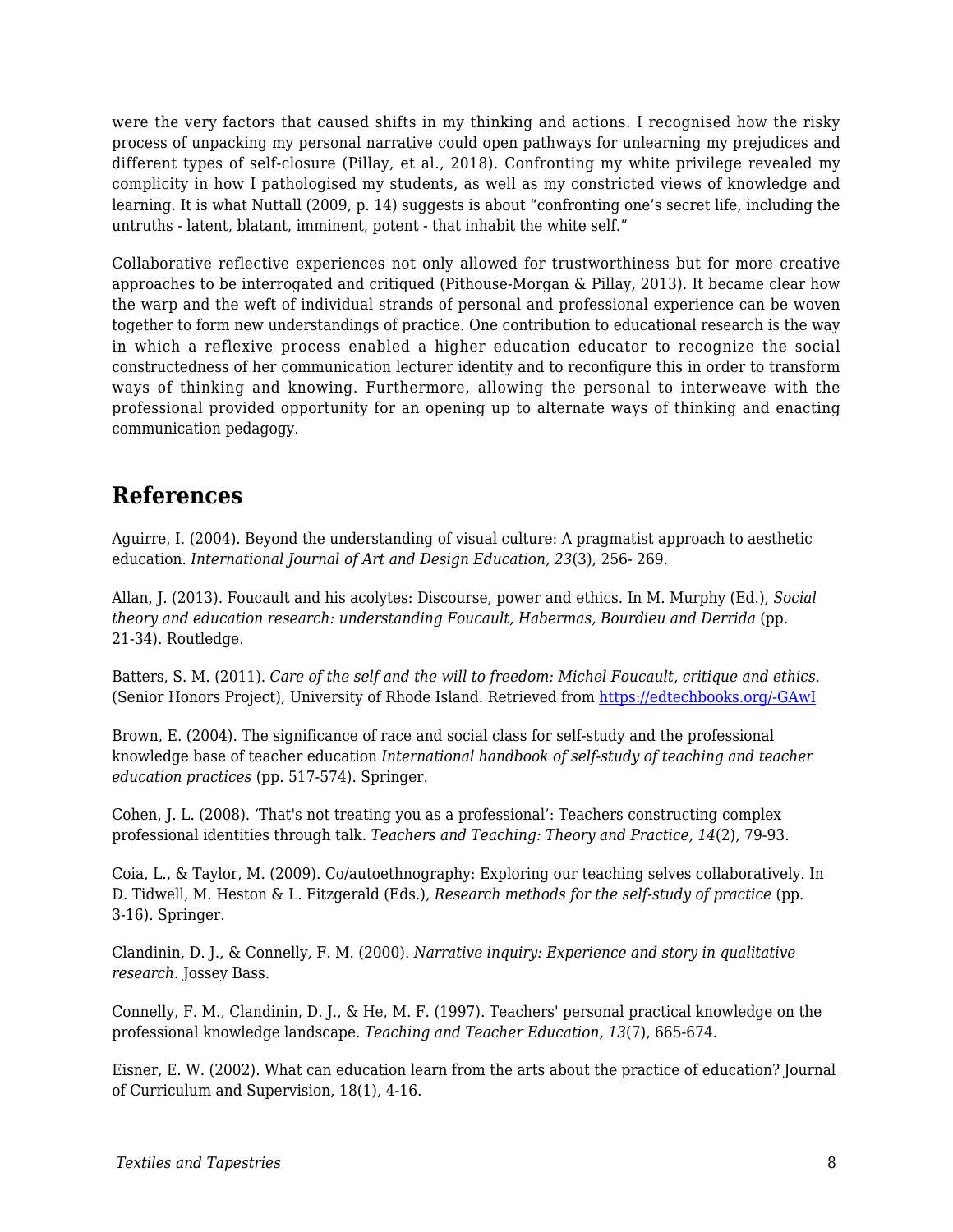Falzon, C. (1998). *Foucault and social dialogue: Beyond fragmentation*. London: Routledge. Fassett, D. L., & Warren, J. T. (2007). *Critical communication pedagogy*. Sage.

Flores, N., & Rosa, J. (2015). Undoing appropriateness: Raciolinguistic ideologies and language diversity in education. *Harvard Educational Review, 85*(2), 149-171.

Foucault, M. (1983). The subject and power. In H. L. Dreyfus & P. Rabinow (Eds.), *Michel Foucault. Beyond structuralism and hermeneutics.* (2nd ed., pp. 208-228). University of Chicago Press.

Foucault, M. (1985). *The history of sexuality: The use of pleasure* (R. Hurley, Trans. Vol. 2). Pantheon.

Hooks, B. (2010). *Teaching critical thinking: Practical wisdom*. Routledge.

Jenkins, R. (2008). *Social identity (*3rd ed.). Routledge.

LaBoskey, V. K. (2004). The methodology of self-study and its theoretical underpinnings. In J. J. Loughran, M. Hamilton, V. K. LaBoskey, & T. L. Russell (Eds.), *International handbook of self-study of teaching and teacher education practices* (pp. 817-869). Kluwer.

Leitch, R. (2006). Limitations of language: Developing arts-based creative narrative in stories of teachers' identities. *Teachers and Teaching: theory and practice*, *12*(5), 549-569.

Nuttall, S. (2009). *Entanglement.* Wits University Press.

Pillay, D., Naicker, S., & Rawlinson, W. (2018). Knowing teacher researcher-self differently through found photos and self-narrative writing. In K. Pithouse-Morgan, D. Pillay & C. Mitchell (Eds.), *Memory mosaics: Artful professional learning research*. Springer.

Pinnegar, S. (1998). Introduction to part 11: Methodological perspectives. In M. L. Hamilton (Ed.), *Reconceptualizing teaching practice: Self-study in teacher education* (pp. 31- 33). Falmer Press.

Pinnegar, S., & Hamilton, M. L. (2009). *Self-study of practice as a genre of qualitative research: Theory, methodology, and practice*. Springer.

Pithouse, K., Mitchell, C., & Weber, S. (2009). Self-study in teaching and teacher development: A call to action. *Educational Action Research, 17*(1), 43-62.

Pithouse-Morgan, K., & Pillay, D. (2013). *Towards a playful pedagogic ethos: Learning (about our selves) from our use of arts-based approaches in teacher development studies*. Paper presented at the American Educational Research Association Annual Meeting: "Education and Poverty: Theory, Research, Policy, and Praxis," San Francisco.

Reio, T. G. (2005). Emotions as a lens to explore teacher identity and change: A commentary. *Teaching and Teacher Education*, *21*(8), 985-993.

Samaras, A. P. (2011). *Self-study teacher research: Improving your practice through collaborative inquiry*. Sage Publications.

Samaras, A. P., Hicks, M. A., & Berger, J. G. (2004). Self-study through personal history. In J. J. Loughran, M. Hamilton, V. K. LaBoskey & T. L. Russell (Eds.), *International handbook of self-study of teaching and teacher education practices* (pp. 905-942). Kluwer.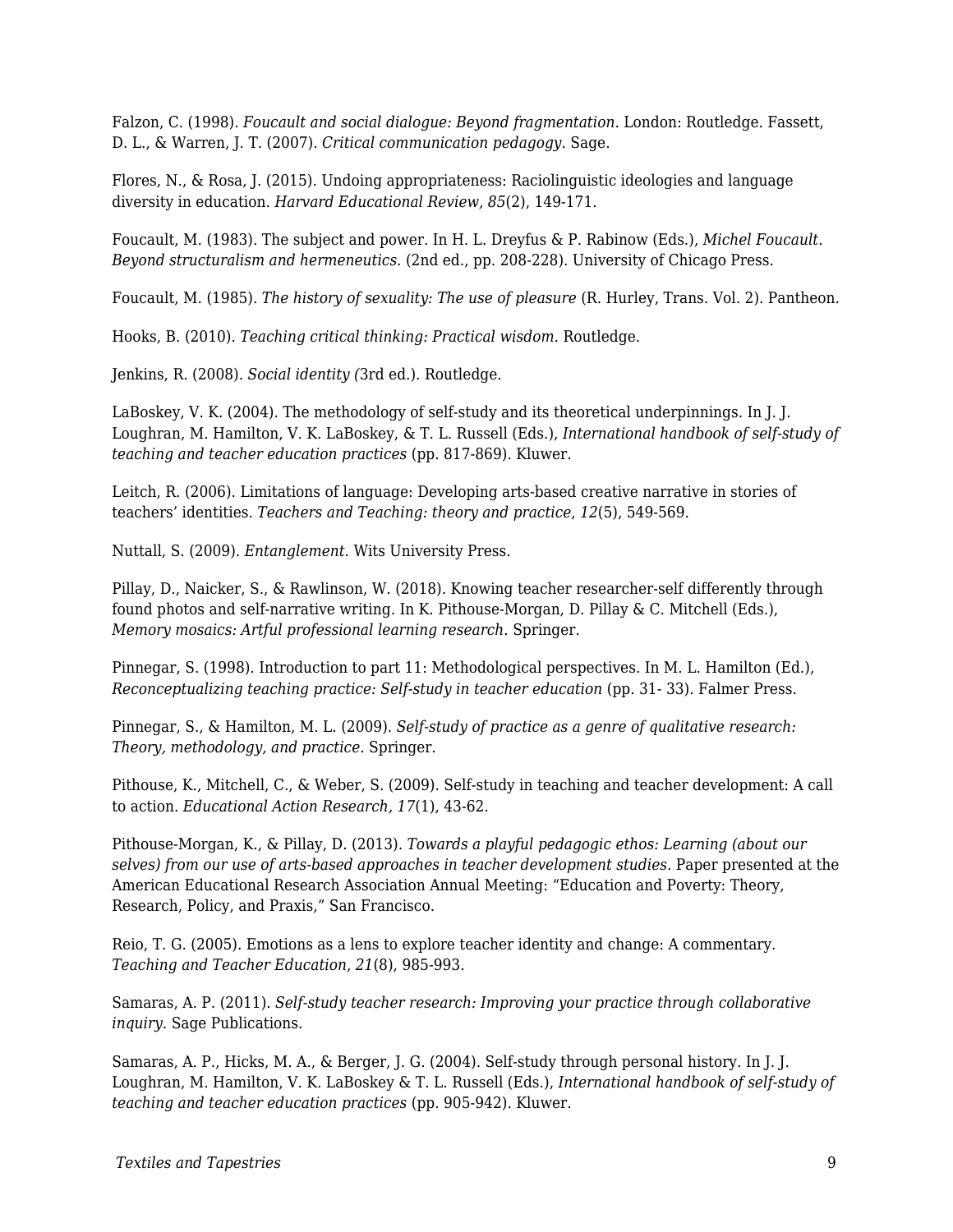Samaras, A. P., & Freese, A. R. (2006). *Self-study of teaching practices primer*. Peter Lang.

Samaras, A. P., & Freese, A. R. (2009). Looking back and looking forward: An historical overview of the self-study school. In C. A. Lassonde, S. Galman & C. Kosnik (Eds.), *Self-study research methodologies for teacher educators* (pp. 3-20). Sense Publishers.

Stets, J. E., & Burke, P. J. (2000). Identity theory and social identity theory. *Social Psychology Quarterly, 63*(3), 224-237.

Tidwell, D., & Fitzgerald, L. (2004). Self-study as teaching. In International handbook of self-study of teaching and teacher education practices (pp. 69-102). Springer.

Vanassche, E., & Kelchtermans, G. (2015). The state of the art in self-study of teacher education practices: A systematic literature review. *Journal of Curriculum Studies, 47*(4), 508-528.

Warren, J. T., & Hytten, K. (2004). The faces of whiteness: Pitfalls and the critical democrat. *Communication Education*, *53*(4), 321-339.

Weber, S., & Mitchell, C. (2004). *Not just any dress: Narratives of memory, body, and identity*. Peter Lang.

Whitehead, J. (2004). What counts as evidence in self-studies of teacher education practices. In J. J. Loughran, M. L. Hamilton, V. K. LaBoskey & T. Russell (Eds.), *International handbook of self-study of teaching and teacher education practices* (pp. 871-903). Springer.



Rawlinson, W. (2020). Weaving the Personal and Professional Threads of My Communication Pedagogy to Envision New Ways of Thinking and Knowing. In C. Edge, A. Cameron-Standerford, & B. Bergh (Eds.), *Textiles and Tapestries*. EdTech Books. Retrieved from https://edtechbooks.org/textiles\_tapestries\_self\_study/chapter\_9